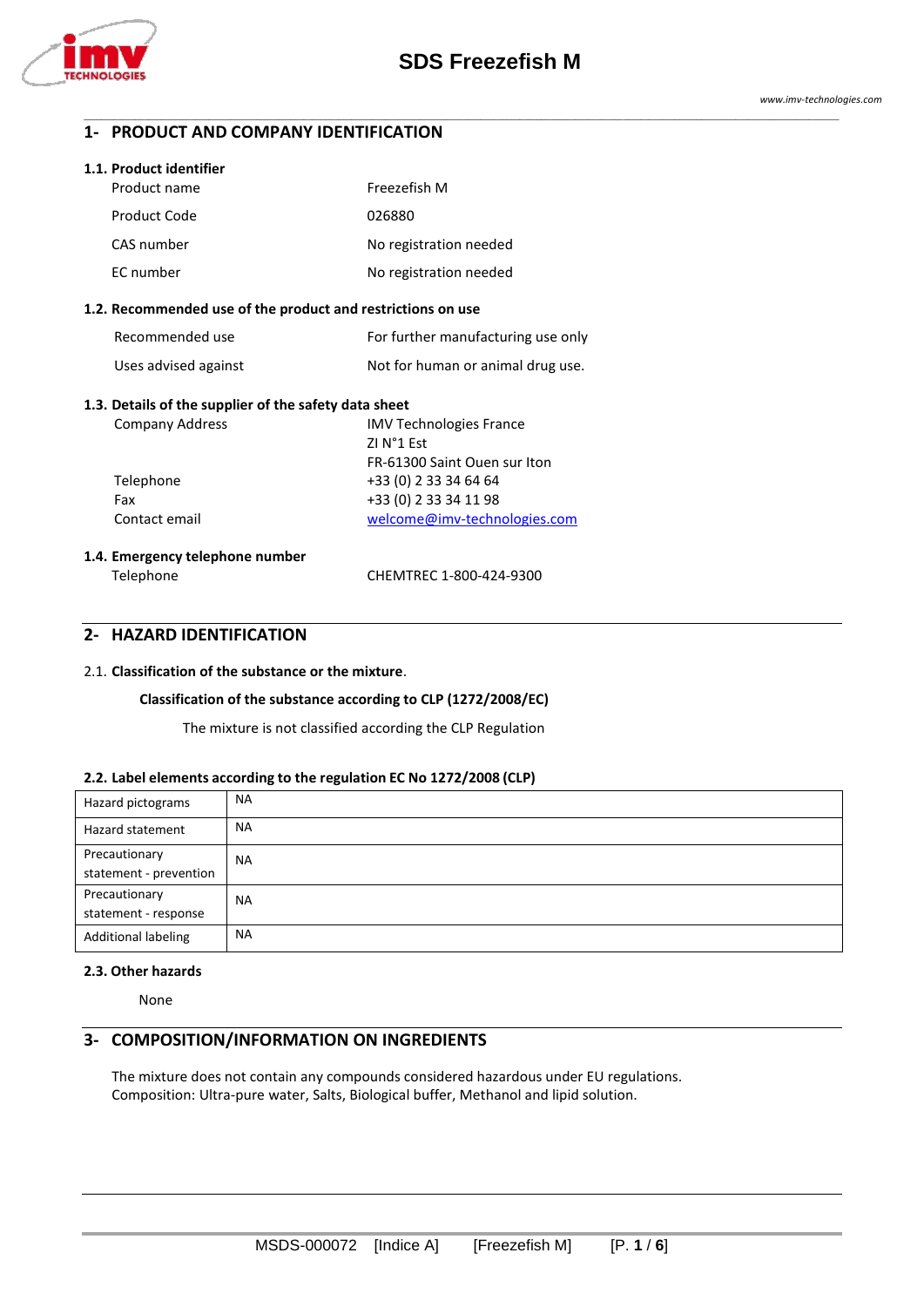

# **SDS Freezefish M**

# **4- FIRST AID MEASURES**

| 4.1. Description of first aid measures                                                                    |                                                                                                                                                                   |
|-----------------------------------------------------------------------------------------------------------|-------------------------------------------------------------------------------------------------------------------------------------------------------------------|
| General descriptions                                                                                      | The product contains no substance which is considered as being hazardous<br>to health, at the present concentration.                                              |
| After inhalation                                                                                          | Remove victim to fresh air and keep at rest in a position comfortable for<br>breathing. If not breathing, perform artificial respiration. Consult a<br>physician. |
| After skin contact                                                                                        | Wash with soap and plenty of water removing all contaminated clothes and<br>shoes. If skin irritation occurs consult a physician.                                 |
| After eye contact                                                                                         | Rinse thoroughly with plenty of water for at least 15 minutes, lifting lower<br>and upper eyelids. Consult a physician                                            |
| After ingestion                                                                                           | Never give anything by mouth to an unconscious person. Rinse the mouth<br>with water measure                                                                      |
| 4.2. Most important symptoms and                                                                          | Not determined                                                                                                                                                    |
| effects, both acute and delayed<br>4.3.Indication of immediate medical<br>attention and special treatment | Treat symptomatically                                                                                                                                             |
| 5- FIRE-FIGHTING MEASURES                                                                                 |                                                                                                                                                                   |
| 5.1. Extinguishing media                                                                                  | Appropriate : use extinguishing measures that are appropriate to local<br>circumstances and the surrounding environment<br>Inappropriate : not determined         |
| 5.2. Special hazards arising from the                                                                     | No information available                                                                                                                                          |
| substance or mixture                                                                                      |                                                                                                                                                                   |
| 5.3. Advice for firefighters                                                                              | Wear self-contained breathing apparatus for firefighting if necessary and<br>full protective gear                                                                 |
| <b>6- ACCIDENTAL RELEASE MEASURES</b>                                                                     |                                                                                                                                                                   |
| 6.1. Personal precautions                                                                                 | Use personal protective equipment. Avoid contact with skin and eyes.                                                                                              |
| 6.2. Methods for cleaning up                                                                              | Soak up with inert absorbent material for liquids. Pick up and transfer to                                                                                        |
| <b>6.3 Environmental precautions</b>                                                                      | properly labeled containers.<br>Prevent further leakage or spillage if safe to do so                                                                              |
|                                                                                                           | See Section 12 for additional information                                                                                                                         |
| 7- HANDLING AND STORAGE                                                                                   |                                                                                                                                                                   |
| 7.1. Handling                                                                                             | Avoid contact with skin and eyes. Always wear recommended personal<br>protective equipment. Handle in accordance with good manufacturing<br>practice.             |
| 7.2. Storage                                                                                              | Store at temperatures between +2°C and +8°C. Keep in a cool, dry, dark                                                                                            |
| 7.3. Specific end use                                                                                     | place. Avoid sunlight.<br>No others ; see 1.2                                                                                                                     |
| 8- EXPOSURE CONTROLS/PERSONAL PROTECTION                                                                  |                                                                                                                                                                   |
| 8.1. Controls parameters                                                                                  | The product does not contain any hazardous materials with occupational<br>exposure limits established.                                                            |
| 8.2. Exposure controls                                                                                    |                                                                                                                                                                   |
| <b>Appropriate Engineering controls</b>                                                                   | General industrial hygiene practice. Ensure adequate ventilation, especially in<br>confined areas                                                                 |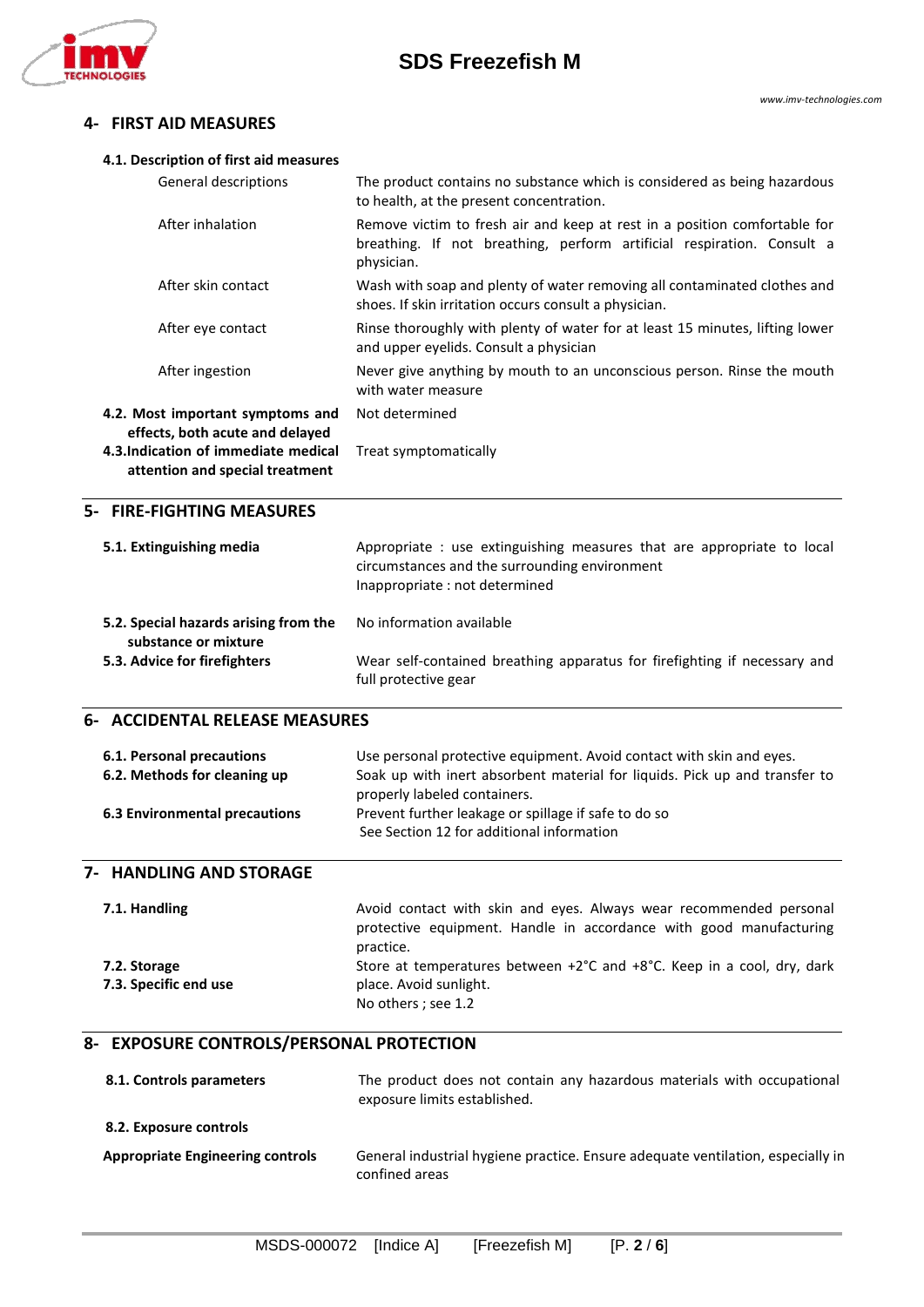

**.**

# **SDS Freezefish M**

| Personal protective equipment          |                                                                                                                                                                                                                                                                                                                                          |
|----------------------------------------|------------------------------------------------------------------------------------------------------------------------------------------------------------------------------------------------------------------------------------------------------------------------------------------------------------------------------------------|
| Eye protection                         | Wear safety glasses with side shields tested and approved by government<br>standards such as NIOSH or EN 166.                                                                                                                                                                                                                            |
| Hand protection                        | Wear impervious protective gloves. Gloves must be inspected prior to use.<br>Use proper glove removal technique to avoid skin contact with this product<br>(without touching glove's outer surface). Dispose of contaminated gloves<br>after use in accordance with applicable laws and good laboratory practice.<br>Wash and dry hands. |
| Skin protection                        | Wear lightweight protective clothing. The type of protective equipment must<br>be selected according to the concentration and amount of the hazardous<br>substance at the specific workplace.                                                                                                                                            |
| Respiratory protection                 | Respiratory protection is not required. Only in case of insufficient ventilation,<br>wear suitable respiratory equipment in accordance with local current<br>regulations.                                                                                                                                                                |
| Hygiene measures                       | Handle in accordance with good industrial hygiene and safety practice.                                                                                                                                                                                                                                                                   |
| <b>Environmental exposure controls</b> | Prevent product from entering drains.                                                                                                                                                                                                                                                                                                    |

# **9- PHYSICAL AND CHEMICAL PROPERTIES**

### **9.1. Information of basic physical and chemical properties**

| <b>Physical state</b>                           | Liquid                   |
|-------------------------------------------------|--------------------------|
| Color                                           | Transparent              |
| Odor                                            | No information available |
| <b>Odor threshold</b>                           | No information available |
| рH                                              | No information available |
| Melting point/range                             | No information available |
| <b>Boiling point/range</b>                      | No information available |
| <b>Flashpoint</b>                               | No information available |
| <b>Evaporation rate</b>                         | No information available |
| Auto-ignition                                   | No information available |
| <b>Temperature Flammability</b>                 | No information available |
| Upper/lower flammability or<br>explosive limits | No information available |
| Vapor pressure                                  | No information available |
| Vapor density                                   | No information available |
| <b>Relative density</b>                         | No information available |
| <b>Water solubility</b>                         | No information available |

# **10- STABILITY AND REACTIVITY**

#### **Decomposition materials**

| <b>10.1 Reactivity</b><br>10.2. Chemical stablility<br>10.3. Possibility of hazardous<br>reactions | No information available<br>Stable under the recommended storage and use conditions<br>None under normal processing |
|----------------------------------------------------------------------------------------------------|---------------------------------------------------------------------------------------------------------------------|
| 10.4. Conditions to avoid                                                                          | No information available                                                                                            |
| 10.5. Incompatible materials                                                                       | No information available                                                                                            |
| 10.6. Hazardous                                                                                    | No information available                                                                                            |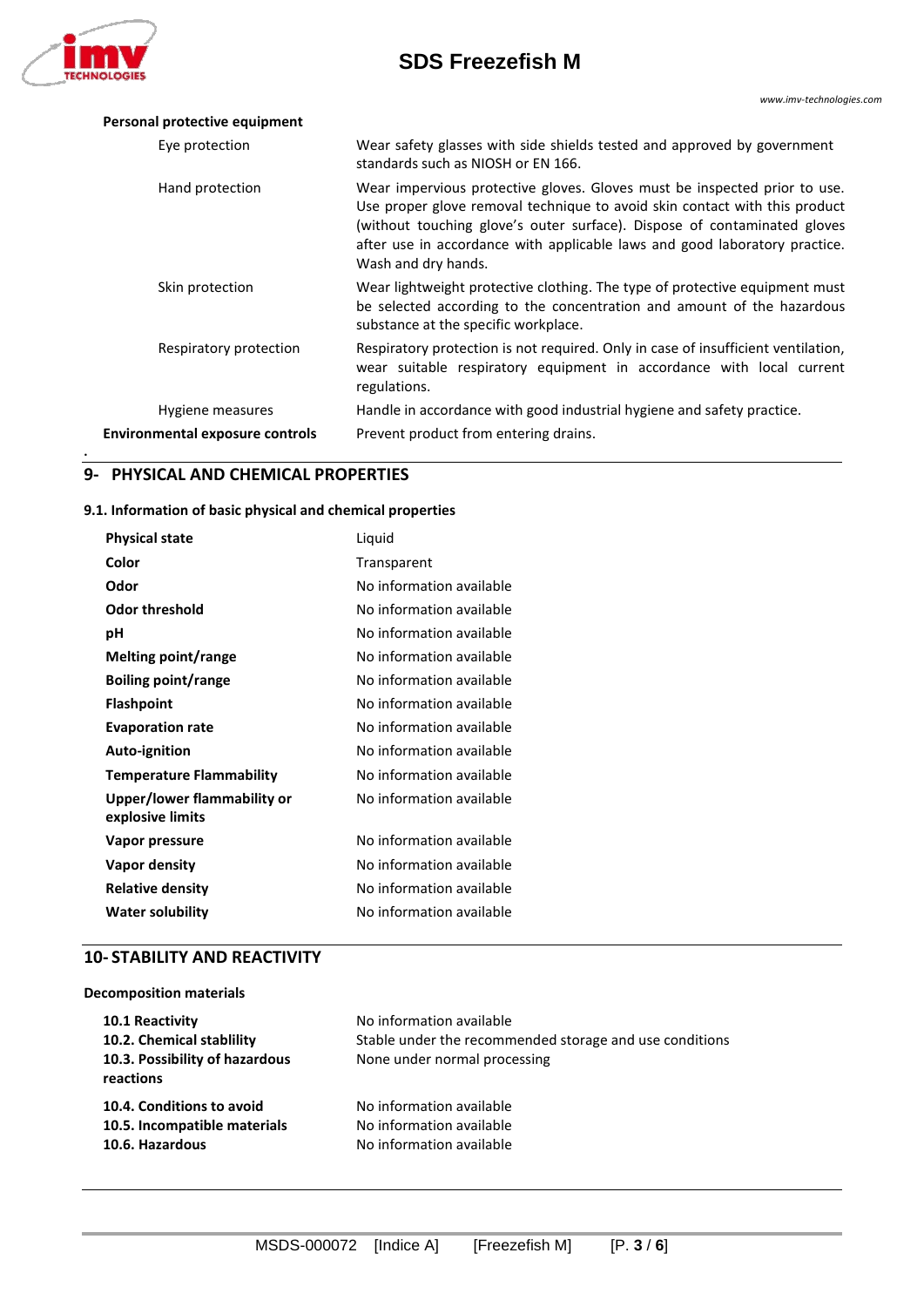

# **11- TOXICOLOGICAL INFORMATION**

| <b>Acute toxicity</b>         | Acute toxicity values :                                                                                                                                   |
|-------------------------------|-----------------------------------------------------------------------------------------------------------------------------------------------------------|
| <b>Corrosiveness</b>          | No information available                                                                                                                                  |
| <b>Irritation</b>             | No information available                                                                                                                                  |
| Sensitization                 | No information available                                                                                                                                  |
| <b>STOT-repeated exposure</b> | No information available                                                                                                                                  |
| <b>Germ cell mutagenicity</b> | No information available                                                                                                                                  |
| Carcinogenicity               | No component of this product present at levels greater than or equal to 0.1% is<br>identified as probable, possible or confirmed human carcinogen by IARC |
| <b>Reproductive toxicity</b>  | No information available.                                                                                                                                 |
| <b>STOT-single exposure</b>   | No information available                                                                                                                                  |
|                               |                                                                                                                                                           |

# 11.2. Other information None

# **12- ECOLOGICAL INFORMATION**

| <b>Toxicity</b>                           | No information available |
|-------------------------------------------|--------------------------|
| Persistence and degradability             | No information available |
| <b>Bioaccumulation potential</b>          | No information available |
| Mobility in the soil                      | No information available |
| <b>Results of PBT and vPvB assessment</b> | Not applicable           |
| Other adverse effects                     | No information available |

### **13- DISPOSAL CONSIDERATIONS**

| 13.1. Waste treatment methods | Dispose of the product according to local regulations. Do not reuse empty |
|-------------------------------|---------------------------------------------------------------------------|
|                               | container.                                                                |

# **14- TRANSPORT INFORMATION**

|                                | Overland<br>transport | River transport Sea transport Air transport<br>(ADN) | (IMDG) | (ICAO-TI) |
|--------------------------------|-----------------------|------------------------------------------------------|--------|-----------|
| 14.1. UN Number                | Not regulated         |                                                      |        |           |
| 14.2. UN proper shipping name  | Not regulated         |                                                      |        |           |
| 14.3. Transport hazard classes |                       | Not regulated                                        |        |           |
| 14.4. Packing group            |                       | Not regulated                                        |        |           |
| 14.5. Environmental hazards    |                       | Not regulated                                        |        |           |
| 14.6. Classification           |                       | Not regulated                                        |        |           |
| 14.7. Classification code      |                       | Not regulated                                        |        |           |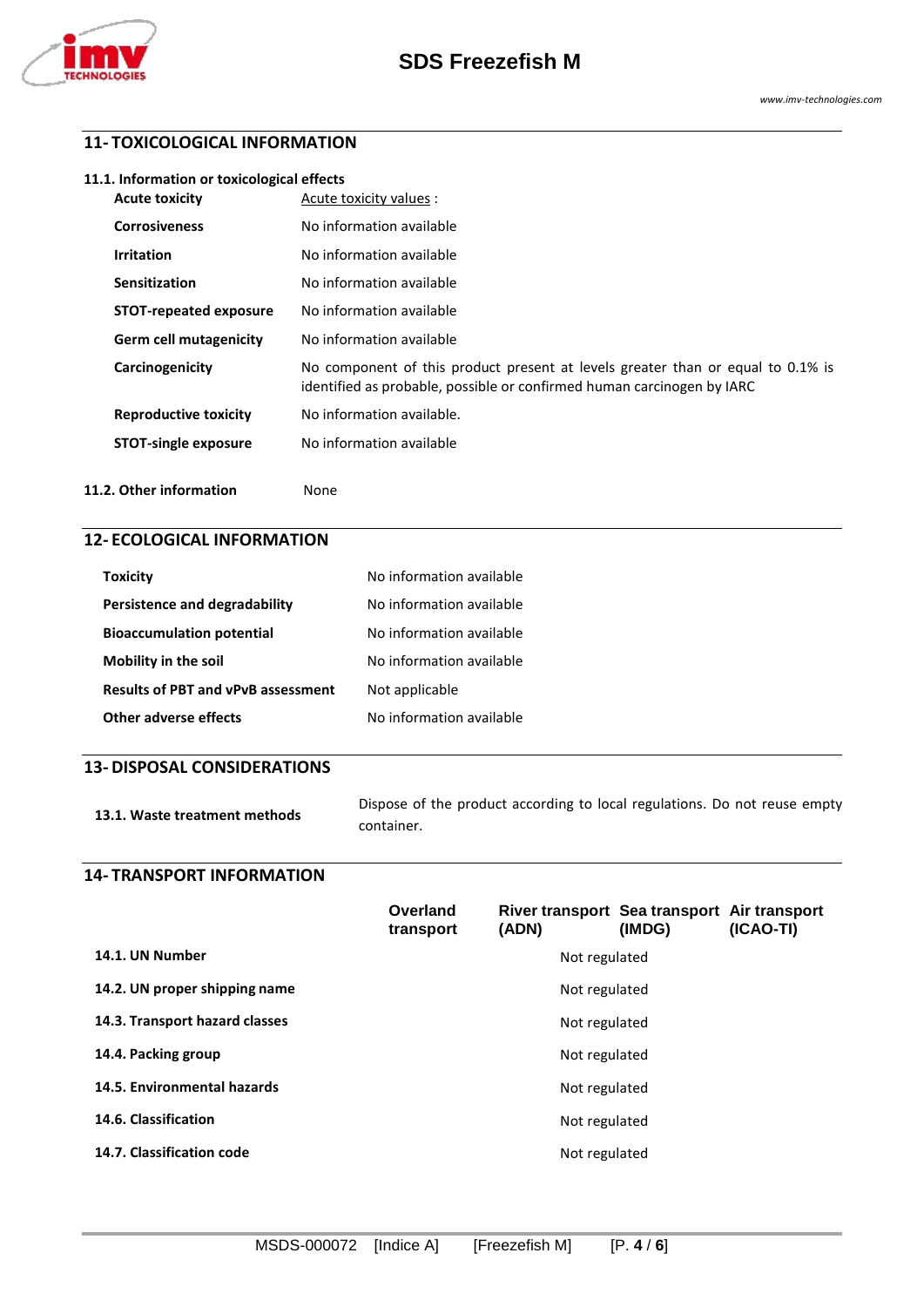

# **SDS Freezefish M**

*www.imv-technologies.com*

| Not regulated            |
|--------------------------|
| Not regulated            |
| Not applicable           |
| No information available |
| No information available |
|                          |

### **15- REGULATORY INFORMATION**

| 15.1. Safety, health and              | <b>U.S. Regulations</b>                                                                                                                                            |
|---------------------------------------|--------------------------------------------------------------------------------------------------------------------------------------------------------------------|
| environmental regulations/legislation | SARA 313: This product does not contain any chemicals which are subject to                                                                                         |
| specific for the substance or mixture | the reporting requirements of the Act and Title 40 of the Code of Federal                                                                                          |
|                                       | Regulations, Part 372.                                                                                                                                             |
|                                       | California proposition 65: This product does not contain any Proposition 65<br>chemicals.                                                                          |
|                                       | <b>REACH 1907/2006/EC</b>                                                                                                                                          |
|                                       | Candidate list of substances of very high concern for authorization (article<br>59): This product does not contain substances of very high concern<br>1907/2006/EC |
|                                       | List of substances subject to authorization (annex XIV): not concerned                                                                                             |
|                                       |                                                                                                                                                                    |
| 15.2. Chemical safety assessment      | No information available                                                                                                                                           |

## **16-OTHER INFORMATION**

#### **16.1. Indication of the revision**

Creation of the SDS on 14/09/2017 in conformity with REACH regulation 1907/2006 (EC).

Revision date: /

#### **16.2. Abbreviations and acronyms**

**ADN/ADNR :** Regulations concerning the transport of dangerous substances in barges on inland waterways.

**ADR/RID :** European Agreement concerns the international Carriage of dangerous goods by road/Regulations concerning the international carriage of dangerous goods by rail.

**ANSI** : American National Standards Institute

**CAS N°. :** Chemical Abstract Service Number

**CFR :** Code of Federal Regulations

**CLP :** Classification, Labeling, and Packaging

**DSD :** Dangerous Substance Directive

**DPD :** Dangerous Preparation Directive

**EC No. :** European Commission Number

**IATA :** International Air Transport Associations

**IMDG :** International Maritime Dangerous Goods code

**NFPA :** National Fire Protection Association

**PBT :** Persistent, Bioaccumulative, Toxic

**RCRA :** The Resource Conservation

**UN N°. :** United Nations Number

**UVCB :** Substances of Unknown or Variable composition, Complex reaction products or Biological materials

**vPvB :** very Persistent and very Bioaccumulative